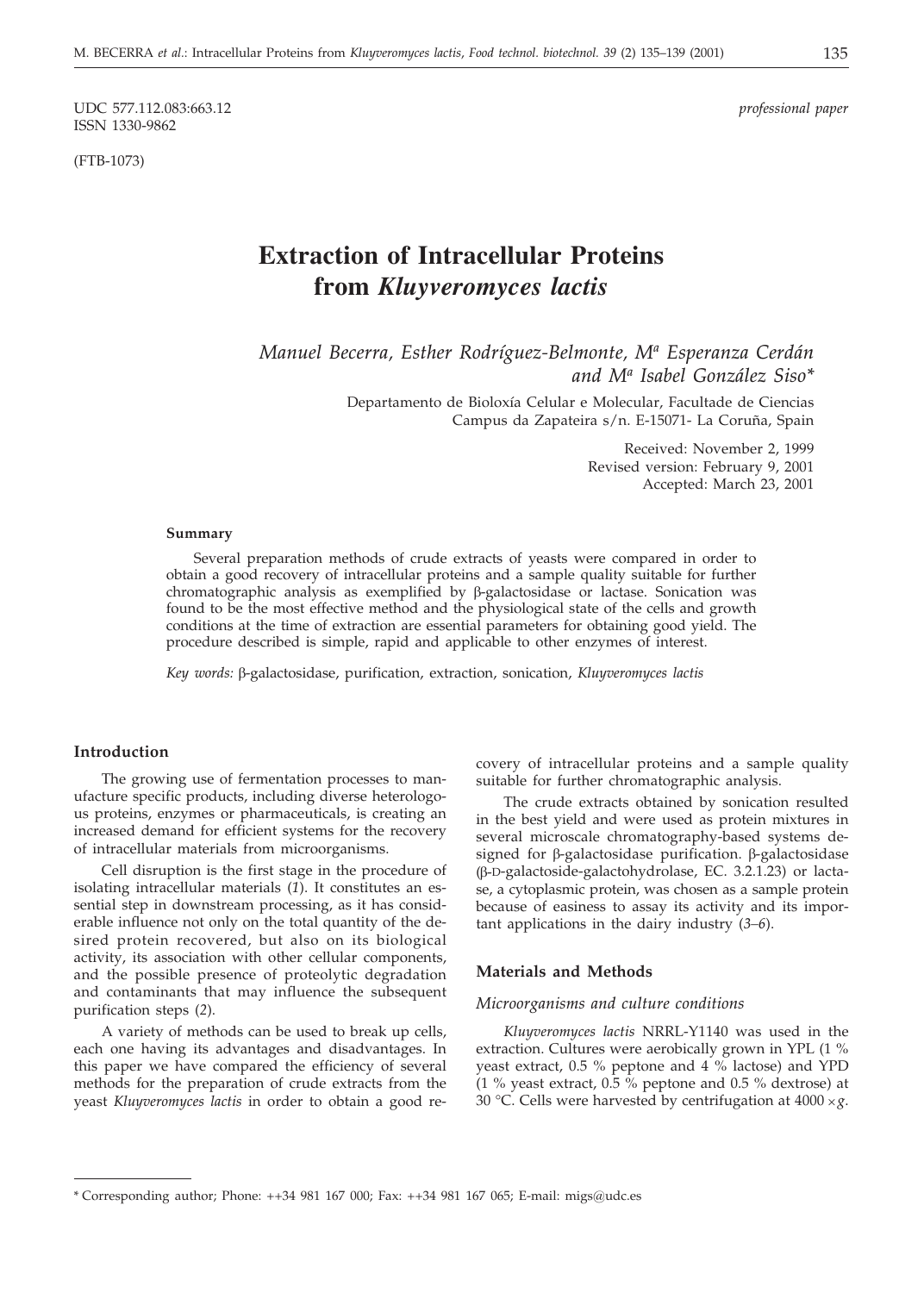The yeast pellet was washed with distilled water once and stored at –20 °C.

For transformation, *Escherichia coli* JM109 strain (*recA1 supE44 endA1 hsdR17 gyrA96 relA1 thiD(lac-proAB) F´traD36 proAB+ lacIq lacZDM15-*) with the plasmid pLX8 by means of the usual DNA recombinant techniques (*7*) was used. The pLX8 plasmid carries the *LAC4* promoter and gene, which codes for *K. lactis* β-galactosidase, and the *LAC12* gene which codes for *K. lactis* lactose permease.

#### *Extraction with solvents*

The harvested cells (2 g wet weight) were suspended in 20 mL of 0.5 M phosphate buffer (pH = 9.5). After the addition of 1 % chloroform the cell suspensions were incubated at 37 °C for 3 hours (*8*). During extraction, the activity of released  $\beta$ -galactosidase was determined after cells were removed by centrifugation for 5 min at 4000 $\times$ g. This activity was compared to intracellular enzymatic activity.

In other instances, 1 g (wet weight) of cells was suspended in different 80 % solvents (ethanol, methanol, isopropanol and *t*-butanol) (*9*). The extraction took 90 min at 30 °C. The solvent-cell mixture was then diluted with 100 mL of 0.1 M potassium phosphate buffer, (pH  $= 6.6$ ) and incubated for 21 hours at 30 °C. The extracted cells were removed from the enzyme-enriched buffer by centrifugation and the enzymatic activity of released -galactosidase was determined. Results were expressed as the percentage of released activity in relation to intracellular activity.

#### *Extraction with mechanical procedures*

The cells were harvested at different cell densities by centrifugation at 4000 $\times$ g for 5 min at 4 °C and washed once with distilled water. They were suspended in 1 mL of buffer (20 mM Tris-HCl,  $pH = 7.8$ , 300 mM  $(NH<sub>4</sub>)<sub>2</sub>SO<sub>4</sub>$ , 10 mM  $MgCl<sub>2</sub>$ , 1 mM EDTA, 10 % glycerol buffer with 0.1 mM PMSF (phenylmethylsulfonylfluoride), 4 mM pepstatin, 4 mM leupeptin and 2  $\mu$ M  $\beta$ -mercaptoethanol) per gram wet weight and broken up using different techniques: *a)* stirred vigorously in a vortex for 20 sec and 20 sec on ice; *b)* using the same method but with the addition of 0.2 g of 1.5 mm glass beads; *c)* using a sonicator at 16  $\mu$ m for 20 min at 4 °C at 5 min intervals after each 3–4 min exposure. In all cases cell-debris was removed by centrifugation at  $48000\times g$ for 90 min at 4 °C and the cell-free extract recovered in the supernatant.

#### *Extraction with enzymes*

The cells were suspended in 1.2 M sorbitol, 10 mM  $KH_2PO_4$ , pH=6.8, and 25 mM  $\beta$ -mercaptoethanol, washed twice and resuspended in 1.2 M sorbitol, 10 mM KH2PO4, pH=6.8 and 0.6 % lyticase (from *Arthrobacter luteus*, Sigma Chemical, USA, Ref.: L-8012). The mixture was incubated at 30 °C for 45-60 min and centrifuged at 2000  $\times$  $g$  at 4  $^\circ\text{C}$  for 5 min. The pellet was suspended in distilled water and after lysis the suspension was centrifuged at  $2000 \times g$  for 5 min.  $\beta$ -galactosidase activity was measured in the supernatant which contains the cytoplasmic fraction (*10*).

#### *-galactosidase activity*

To determine  $\beta$ -galactosidase activity, the Guarante's method (*11*) was used. Liberated *o*-nitrophenol (ONP) was measured spectrophotometrically at 420 nm (molar absorbance coefficient of 4500 L mol–1 cm–1) (*12*).

One enzyme unit (E.U.) is defined as the quantity of enzyme that catalyzes the liberation of  $1 \mu$ mol of ONP from *o*-nitrophenyl-ß-D-galactopyranoside per min under assay conditions.

#### *Protein determination*

Protein concentration was determined according to the procedure of Bradford (*13*) using bovine serum albumin as the standard.

#### *Purification of β-galactosidase*

The purification of  $\beta$ -galactosidase was performed using several chromatographical techniques. All purification steps were carried out at  $4 \degree C$ . The activity was assayed in the fractions obtained from chromatography. Active fractions were pooled and, when required, concentrated by filtration on Amicon Microcon-100 YM membranes.

#### *Gel filtration chromatography*

FPLC Smart system from Pharmacia was used. The column Superose 12 PC 3.2/30 (2.4 mL) pre-packed with Superose 12, a highly cross-linked, 12 % agarose-based medium, was equilibrated and further eluted with 50 mM sodium phosphate, pH=7.0, 0.15 M NaCl. Absorbance (280 nm) was measured on at line. The elution rate was  $40 \mu L/min$  and the eluate was collected in 0.1 mL aliquots.

#### *Ion-exchange chromatography*

FPLC Smart system from Pharmacia was used. The column Mono Q PC 1.6/5 (0.10 mL) pre-packed with Mono Q (Quarternary amino ethyl) was equilibrated with 20 mM triethanolamine, pH=7.5. Proteins were eluted with a linear gradient of NaCl from 0.0 to 1.0 M in 20 min at a flow rate of  $100 \mu L/min$  and the eluate was collected in 0.1 mL fractions.

#### *Affinity chromatography*

The column with  $5$  mL agarose- $p$ -aminophenyl- $\beta$ -D--thiogalactoside (Sigma Chemical, USA) was equilibrated with 50 mM phosphate buffer, and the enzyme was eluted with 0.1 M borate buffer, pH=10 (*14*). Aliquots of 1 mL were collected at a flow rate of 100  $\mu$ L/min and pH was adjusted at 7 to avoid denaturation.

## **Results**

#### *A study of the extraction with solvents*

The effect of 1 % chloroform extraction on  $\beta$ -galactosidase release from cells was studied at different times. Maximal extracellular activity was reached at 60 min and thereafter the activity began to fall sharply (Fig. 1). At this point the percentage of released activity in the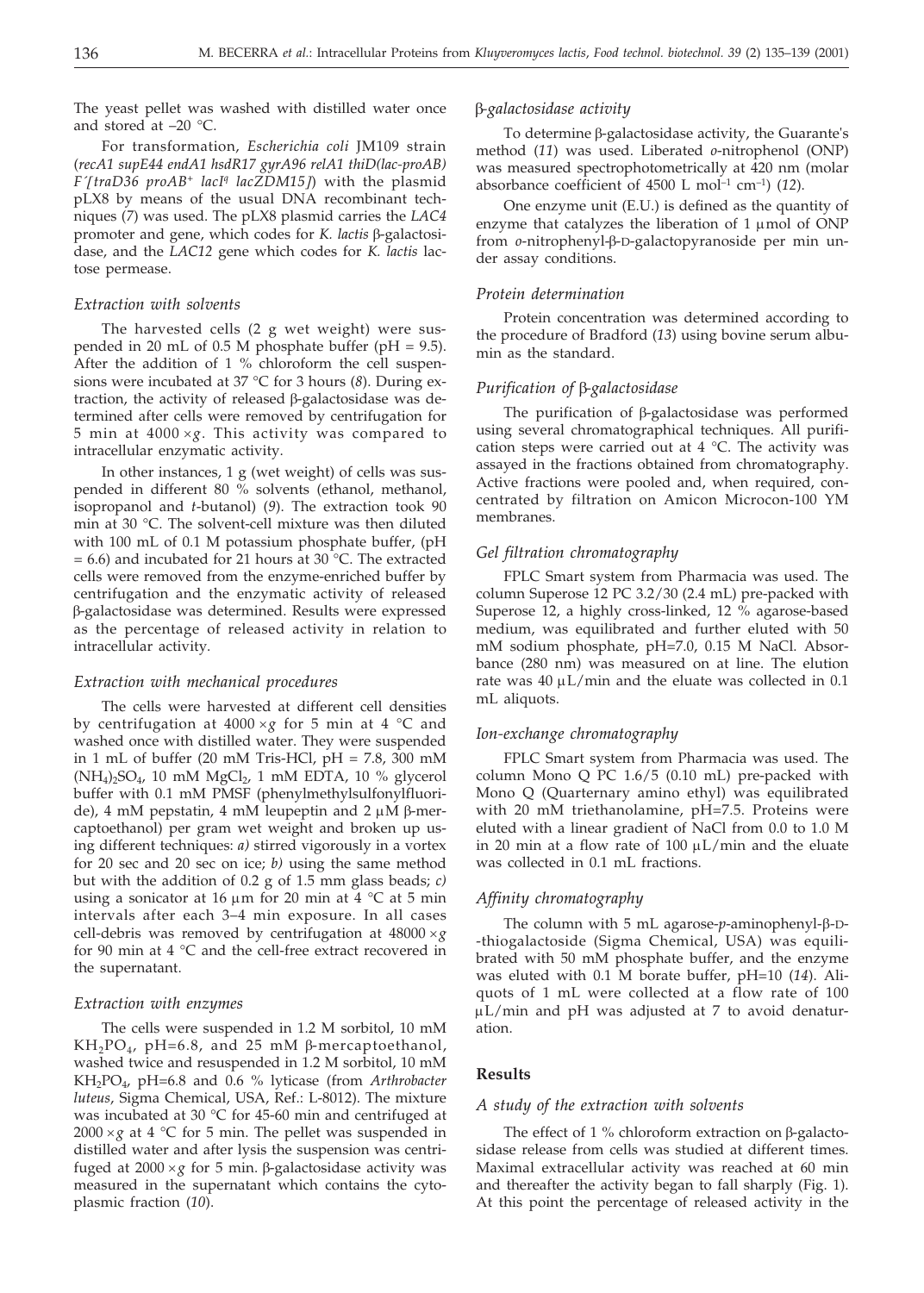buffer in reference to the initial intracellular activity was approximately 1 %. As this percentage is very low, and several solvents were found to be able to release  $\beta$ -galactosidase from other yeasts (*9*), other compounds (methanol, ethanol, isopropanol and *t*-butanol) were used in order to improve the extraction.

The best results were obtained with methanol after 21 h of treatment and with ethanol and *t*-butanol after 5 h of contact with the extraction buffer (Table 1).



**Fig. 1. Effect of incubation time with 1 % chloroform on lactase release;** cells were suspended in 0.5 M phosphate buffer ( $pH = 9.5$ ) with 1 % chloroform and incubated for 3 hours. Absolute values of lactase in the medium are given (in all cases SE<10 %)

Table 1. Effect of different solvents on lactase release expressed as the percentage of released activity in reference to intracellular activity (in all cases SE<10 %)

| Solvent     | 5 hours | 21 hours |
|-------------|---------|----------|
| t-Butanol   | 9.44    | 0.27     |
| Ethanol     | 9.3     | 5.31     |
| Methanol    | 1.74    | 15       |
| Isopropanol | 0.7     | 3.5      |

Cells were treated with 80 % solvent for 90 min. The solvent cell mixture was then diluted with 100 mL of 0.1 M potassium phosphate buffer, pH = 6.6 and incubated for 21 h at 30 °C. Samples were taken at 5th h and 21st h of extraction.

#### *A study of the extraction with mechanical procedures*

Different methods of mechanical cellular breakage were assayed. Extraction with vigorous stirring (vortex) resulted in a protein release of  $0.12 \pm 0.013$  mg/mL (mean  $\pm$  SE, n=11) with a  $\beta$ -galactosidase activity of 0.61  $\pm$  0.079 E.U (mean  $\pm$  SE, n=11). Percentage of released activity in reference to intracellular activity was about 1  $\pm$  0.039 (mean  $\pm$  SE, n=11). A similar result was obtained when cells were treated identically, but with 0.2 g of glass-beads. The best results were achieved with sonication, yielding about 50-fold more protein and about 9800-fold more activity than in the other two mechanical methods (Table 2). In this case the percentage of released activity reached  $64 \pm 4.8$  (mean  $\pm$  SE, n=5).

| Table 2. Comparative effect on protein release of the different |  |  |  |
|-----------------------------------------------------------------|--|--|--|
| mechanical procedures used in this paper                        |  |  |  |

| Method              |                            | activity (β-galactosidase) |
|---------------------|----------------------------|----------------------------|
|                     | $\gamma$ (protein)/(mg/mL) | /E.U.                      |
|                     | $mean \pm SE$              | $mean \pm SE$              |
| Vortex $(n=11)$     | $0.12 \pm 0.013$           | $0.61 \pm 0.079$           |
| Glass-beads $(n=2)$ | $0.1 \pm 0.028$            | $0.95 \pm 0.37$            |
| Sonication $(n=5)$  | $5.45 \pm 1.07$            | $7308 + 2621$              |
| Sonication* $(n=2)$ | $57 + 9.2$                 | $87 + 26.3$                |

\* Results of sonication procedure over *E. coli* cells transformed with the pLX8 plasmid

Since bacteria are more sensitive to sonical disruption than yeasts, we transformed a deficient  $\beta$ -galactosidase *Escherichia coli* strain with the pLX8 plasmid. The plasmid carries the *LAC4* gene and promoter region, which codes for *K. lactis* β-galactosidase. The protein obtained by sonication of these transformants was 11 times higher than that obtained by yeast sonication; however, -galactosidase activity was 84 times lower (Table 2). This is attributable to the fact that  $\beta$ -galactosidase heterologous production in bacteria is not as effective as natural production in yeast.

In order to improve the results obtained with the sonication procedure, extracts from *K. lactis* cells were prepared in different conditions. Cells grown until they reached diverse  $A_{600}$  values were sonicated and the amount of protein and  $\beta$ -galactosidase obtained measured. Both parameters appeared to be approximately proportional to the initial absorbance with a maximum of protein and enzymatic activity when cells were close to the value of 2 at  $A_{600}$ . Thereafter there was a decrease in the activity and protein recovery (*Fig. 2*).



**Fig. 2. Effect of the growth phase on protein release and lactase activity with the sonication procedure;** cells were harvested at different  $A_{600}$  and broken using a sonicator (in all cases SE<10 %)

Using different culture volumes (from 500 to 1000 mL) at the same absorbance yielded similar results with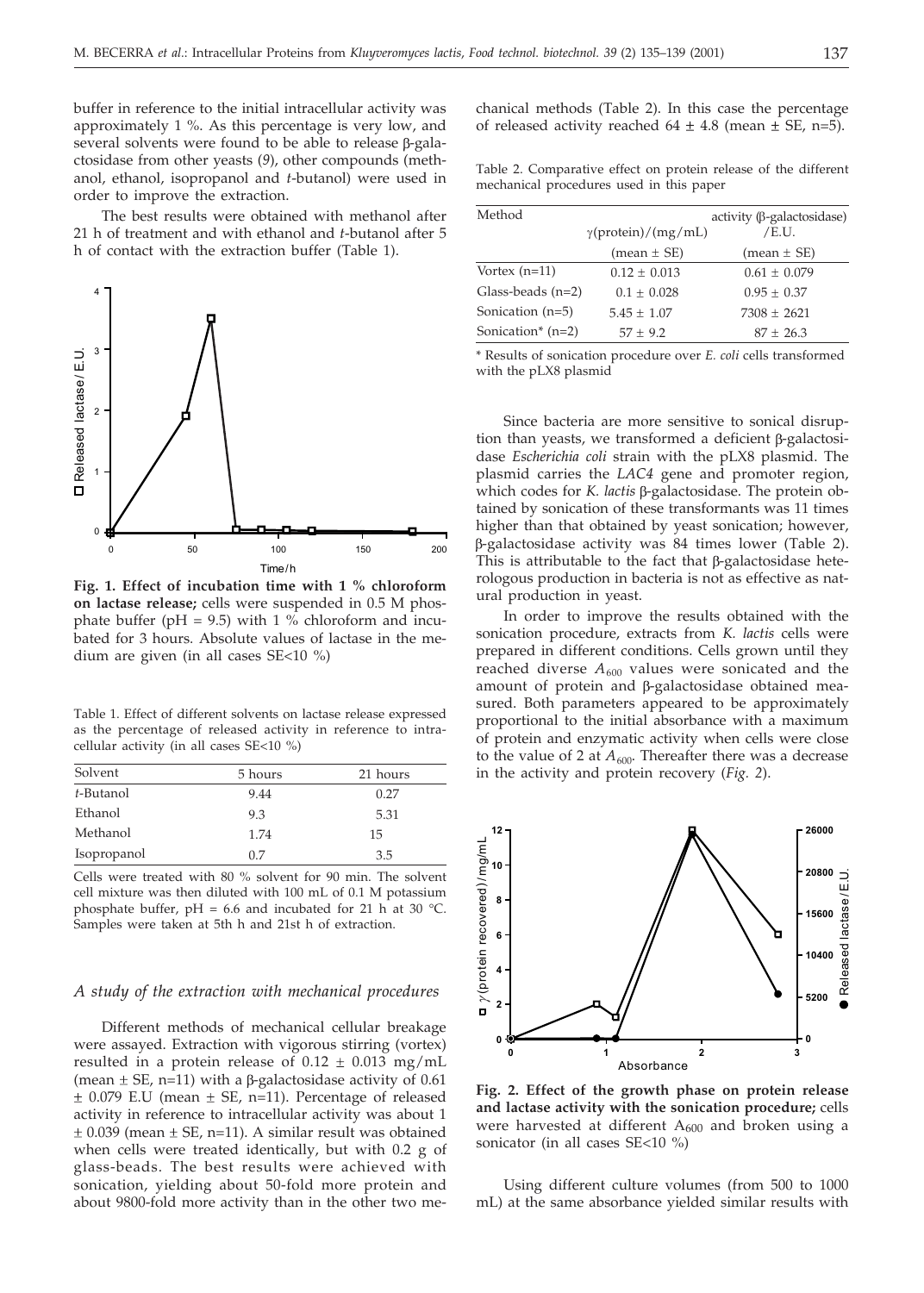the difference being less than 4.5 %. Apparently the efficiency of sonication is not significantly influenced by cell density. The physiological state of the cells at the time of sonication seems to be a determining factor. During sonication the homogenate initially becomes more viscous as nucleic acids are released from the cells (*15*). The viscosity decreases as sonication is continued.

#### *The enzymatic extraction procedure*

Cells grown in two different media were used to study the enzymatic extraction procedure. The percentage of released activity compared to intracellular activity in cells growing in a medium with dextrose reached about 24 % (Fig. 3A), whereas for cells growing in a medium with a  $\beta$ -galactosidase inducer, lactose, the percentage was higher for about 61 % at the point of maximum recovery (Fig. 3B). In both cases, samples were taken in triplicate at the point of the maximum recovery yielding absolute average values of  $23.5 \pm 1.97$  % (mean  $\pm$  SE, n = 3) and 61.4  $\pm$  16.72 % (mean  $\pm$  SE, n = 3), respectively. As in the sonical extraction, cells harvested during the log phase of growth appear to be more sensitive to proteolytic degradation.

In addition to the high cost of the enzyme treatment, there is another important drawback: during incubation a loss of approximately  $34 \pm 1.54$  % (mean  $\pm$  SE,  $n = 12$ ) of  $\beta$ -galactosidase activity took place.

# *Purification of* β-galactosidase

With the crude protein extract obtained by sonication a process of purification was performed (*16*,*17*). Several scaled-down chromatographical techniques were used. A summary including the most interesting comparative points is given in Table 3. Extracts obtained by the sonication procedure were suitable for purification, attaining, along with affinity chromatography, the highest factor of purification, although this technique requires a higher initial amount of sample and more time than the two FPLC-techniques.

Table 3. Comparison of different chromatographical techniques employed for lactase purification

|                               | Gel<br>filtration | $Ion-$<br>exchange | Affinity |
|-------------------------------|-------------------|--------------------|----------|
| Factor purification           | 1.8               | 1.6                | 2.5      |
| Yield/ $%$                    | 50                | 33                 | 5.3      |
| Initial amount of sample (mg) | 2.4               | 2.4                | 12       |
| Factor of dilution            | 1.5               | 1.5                |          |
| Duration of the process/h     | 1                 | 0.5                | 8        |
| Reproductibility              |                   | $^{+++}$           | $^{++}$  |

#### **Discussion**

A key factor in the production and purification of intracellular enzymes is the cell disruption process (*18*). Various methods can be used to solubilize intracellular enzymes depending on their location inside the cell, intended use, and stability. Methods such as homogenization (*19–21*), sonication (*22–24*) and chemical extraction (*8*,*9*) have been used to release intracellular components. The procedure by which cells are disrupted has an important effect on the yield and quality of the protein extract (*15*).

In this paper we have compared the isolation of -galactosidase, an intracellular protein, from *K. lactis, (i)* with different solvents, *(ii)* mechanical (glass-beads, vigorous stirring and sonication) and *(iii)* enzymatic procedures. The sonication procedure yielded the best results, obtaining an average of 34-fold more protein and 6600- -fold more activity than in the other two methods.

The maximal percentage of released activity with the solvent extraction procedure was obtained with methanol after 21 h of contact with the extraction buffer. However, the absolute values of  $\beta$ -galactosidase activity were very low and therefore this procedure is not considered useful as a first step in the isolation and purification of intracellular materials.

The enzymatic extraction procedure introduces a new additive to the extract that may produce a downstream purification problem, in addition to the price of



**Fig. 3. Percentage of lactase released after the enzymatic treatment;** cells grown in YPD (A) and YPL (B) were treated with lyticase. Data are given as percentage of released activity in the medium in reference to intracellular activity (in all cases SE<10 %)